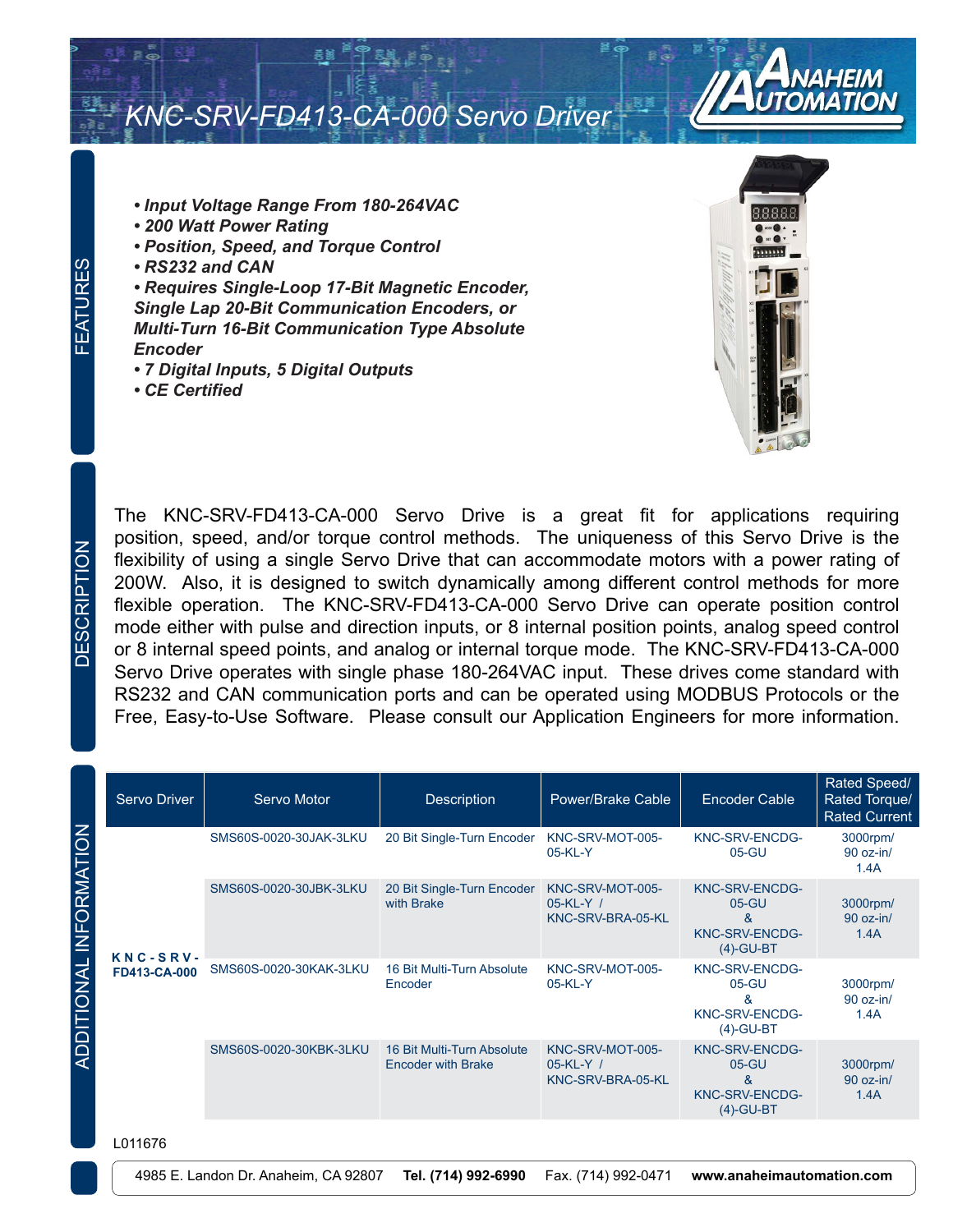ē,



*Note: All Dimensions in (mm)*

AUTON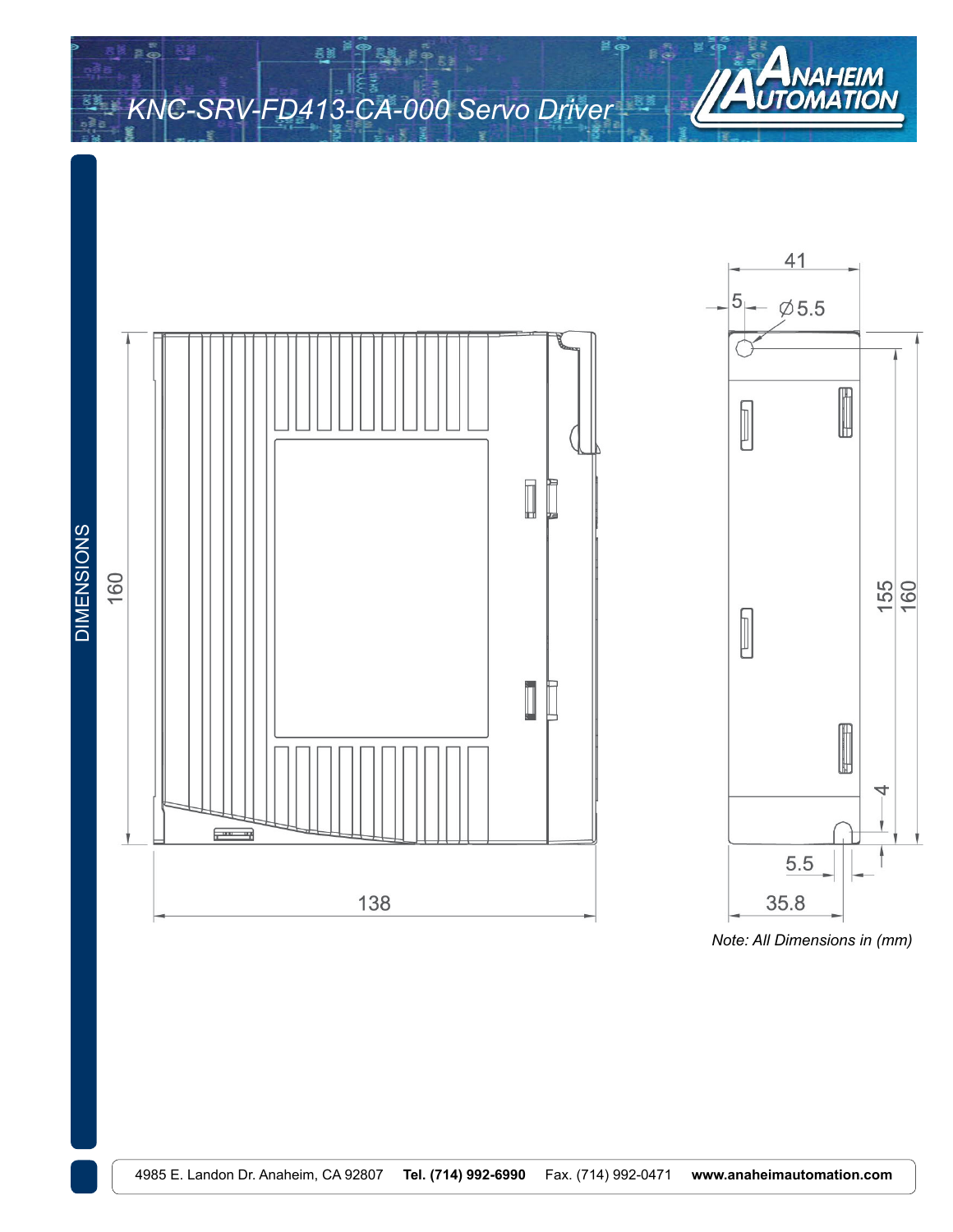ē,



|                                 | <b>Model Parameter</b>                                                                                          |                                          | KNC-SRV-FD413-CA-000 Series                                                                                                                                                                                                                                                                                                                                                                                  |  |
|---------------------------------|-----------------------------------------------------------------------------------------------------------------|------------------------------------------|--------------------------------------------------------------------------------------------------------------------------------------------------------------------------------------------------------------------------------------------------------------------------------------------------------------------------------------------------------------------------------------------------------------|--|
|                                 | Power                                                                                                           | Main Supply Voltage                      | 200-240VAC ± 10% 50/60Hz ± 3Hz 0.5A                                                                                                                                                                                                                                                                                                                                                                          |  |
|                                 |                                                                                                                 | <b>Control Circuit Voltage</b>           | 200-240VAC ± 10% 50/60Hz ± 3Hz (750W 5.5A), (200W 1.5A)                                                                                                                                                                                                                                                                                                                                                      |  |
|                                 | Current                                                                                                         | Rated Current (RMS)                      | 2A                                                                                                                                                                                                                                                                                                                                                                                                           |  |
|                                 |                                                                                                                 | Peak Current (PEAK)                      | 7A                                                                                                                                                                                                                                                                                                                                                                                                           |  |
|                                 | Feedback Signal                                                                                                 |                                          | 17 Bit Single-Turn Magnetoelectric Encoder, 16 Bit Multi-Turn<br>Absolute Encoder, 20 Bit Single-Turn Encoder                                                                                                                                                                                                                                                                                                |  |
|                                 | <b>Brake Chopper</b>                                                                                            |                                          | Inbuilt 100 Ohm/10W Brake Resistor. When the real power of Brake<br>Resistor is over 10W, please add an external Braking Resistor (mainly in<br>quick start and stop application)                                                                                                                                                                                                                            |  |
|                                 |                                                                                                                 | <b>Brake Chopper Threshold</b>           | DC380V ± 5V                                                                                                                                                                                                                                                                                                                                                                                                  |  |
|                                 |                                                                                                                 | Over-Voltage Alarming Threshold          | DC400V $\pm$ 5V                                                                                                                                                                                                                                                                                                                                                                                              |  |
|                                 |                                                                                                                 | Under-Voltage Alarming Threshold         | DC200V $\pm$ 5V                                                                                                                                                                                                                                                                                                                                                                                              |  |
|                                 |                                                                                                                 | <b>Cooling Method</b>                    | <b>Natural Air Cooling</b>                                                                                                                                                                                                                                                                                                                                                                                   |  |
|                                 |                                                                                                                 | Weight                                   | $0.8$ Kg                                                                                                                                                                                                                                                                                                                                                                                                     |  |
|                                 |                                                                                                                 | Input Specification                      | 7 Digital Inputs, with COM1 Terminal for PNP (High Level Valid 12.5-30V)<br>or NPN (Low Level Valid 0-5V) connection.                                                                                                                                                                                                                                                                                        |  |
| <b>TECHNICAL SPECIFICATIONS</b> | <b>Digital</b><br>Input                                                                                         | Input Function                           | Define Freely According to Requirement, Supporting Following Functions:<br>Driver Enable, Driver Fault Reset, Driver Mode Control, Proportional<br>Control, Positive Limit, Negative Limit, Homing Signal, Reverse Command,<br>Internal Speed Section Control, Internal Positive Section Control, Quick<br>Stop, Start Homing, Active Command, Switch Electronic Gear Ratio,<br>Switch Gain, Position Table. |  |
|                                 | Digital<br>Output                                                                                               | <b>Output Specification</b>              | 5 Digital Outputs, Maximum Voltage DC30V; OUT1 and OUT2 are<br>Differential Outputs, Maximum Current 100mA; OUT3~OUT5 are Normal<br>Outputs, Maximum Current 20mA; OUT2 is also a Brake Control Output<br>Port, via Connecting a Relay to Control the Brake of Motor.                                                                                                                                        |  |
|                                 |                                                                                                                 | <b>Output Function</b>                   | Define Freely According to Requirement, Supporting Following Functions:<br>Driver Ready, Driver Fault, Positon Reached, Motor at Zero Speed, Motor<br>Brake, Motor Speed Reached, Z Signal, Maximum Speed Obtained in<br>Torque Mode, Motor Brake, Position Limiting, Reference Found,<br>Multi-Position Reached.                                                                                            |  |
|                                 |                                                                                                                 | <b>Encoder Signal Output</b><br>Function | Output 5V A, B, Z Signal of Encoder from the Motor. Adjustable Encoder<br>Resolution, Range: 0-65536. Maximum 2MHz Frequency Output                                                                                                                                                                                                                                                                          |  |
|                                 |                                                                                                                 | <b>RS232</b>                             | The Max. Baudrate is 115.2KHz, use MODBUS RTU Protocol to<br>Communicate with Controller.                                                                                                                                                                                                                                                                                                                    |  |
|                                 |                                                                                                                 | <b>Protection Functions</b>              | Over-Voltage Protection, Under-Voltage Protection, Motor Over-Heat<br>Protection (I <sup>2</sup> T), Short-Circuit Protection, Drive Over-Heat Protection.                                                                                                                                                                                                                                                   |  |
|                                 | CANopen                                                                                                         |                                          | Supports Maximum 1MHz Baudrate. Communicate with Controller via<br>CANopen Protocol.                                                                                                                                                                                                                                                                                                                         |  |
|                                 |                                                                                                                 | <b>Operating Temperature</b>             | $0 \sim 40^{\circ}$ C                                                                                                                                                                                                                                                                                                                                                                                        |  |
|                                 |                                                                                                                 | Storage Temperature                      | $-10^{\circ}$ C ~ 70 $^{\circ}$ C                                                                                                                                                                                                                                                                                                                                                                            |  |
|                                 |                                                                                                                 | Humidity (Non-Condensing)                | Below 90%RH                                                                                                                                                                                                                                                                                                                                                                                                  |  |
|                                 | Operation                                                                                                       | <b>Protection Class</b>                  | <b>IP20</b>                                                                                                                                                                                                                                                                                                                                                                                                  |  |
|                                 | Environment                                                                                                     | <b>Installation Environment</b>          | Installed in a Dust-Free, Dry and Lockable Environment<br>(Such as in a Electrical Cabinet)                                                                                                                                                                                                                                                                                                                  |  |
|                                 |                                                                                                                 | <b>Installation Mode</b>                 | <b>Vertical Installation</b>                                                                                                                                                                                                                                                                                                                                                                                 |  |
|                                 |                                                                                                                 | Altitude                                 | No Power Limitation Below 1000m                                                                                                                                                                                                                                                                                                                                                                              |  |
|                                 |                                                                                                                 | <b>Atmospheric Pressure</b>              | 86kpa-106kpa                                                                                                                                                                                                                                                                                                                                                                                                 |  |
|                                 | 4985 E. Landon Dr. Anaheim, CA 92807<br>Tel. (714) 992-6990<br>Fax. (714) 992-0471<br>www.anaheimautomation.com |                                          |                                                                                                                                                                                                                                                                                                                                                                                                              |  |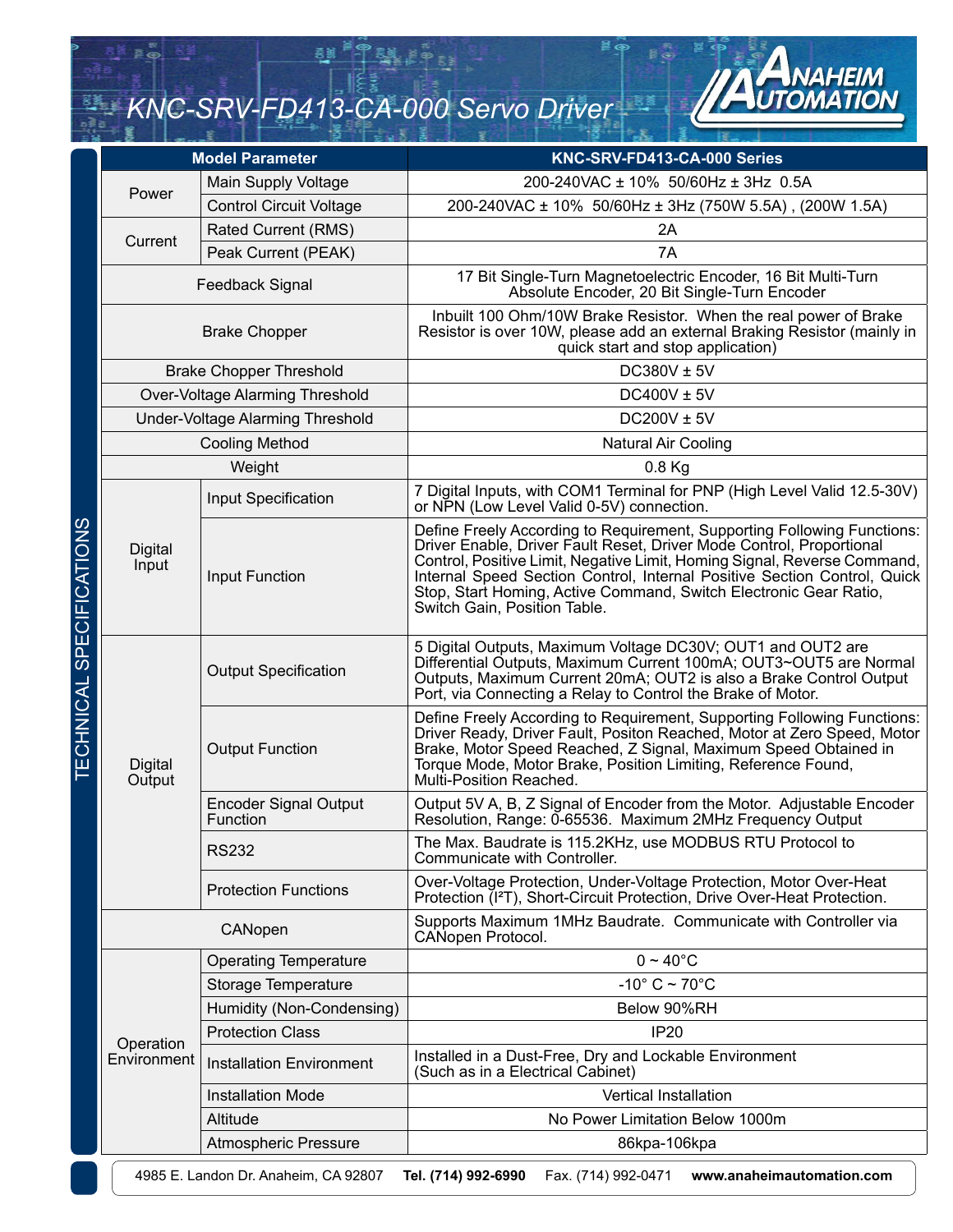

#### Power Connector (X2)

|                | PIN Number   Signal Marks | Signal                                                                                                                                                                                        |                   |
|----------------|---------------------------|-----------------------------------------------------------------------------------------------------------------------------------------------------------------------------------------------|-------------------|
|                | L <sub>1</sub> C          | Control Power Input L/N                                                                                                                                                                       | L1C               |
| $\overline{2}$ | L2C                       | Single Phase 200-240VAC ±10% 50/60Hz, 0.5A<br>Supply Earthing Systems: TN-S, TN-C, TN-C-S, TT (not corner earthed)                                                                            | L2C               |
| 3              | L1                        | Drive Power Input L/N                                                                                                                                                                         |                   |
| $\overline{4}$ | L <sub>2</sub>            | Single Phase 200-240VAC ±10%, 50/60Hz<br>750W @7A, 400W @4.5A, 200W @3A, 100W @1.5A<br>Supply Earthing Systems: TN-S, TN-C, TN-C-S, TT (not corner earthed)                                   | $DC+ / RB1$<br>X2 |
| 5              | DC+/RB1 (DC+)             | DC bus+                                                                                                                                                                                       | RB <sub>2</sub>   |
| 5              | DC+/RB1 (RB1)             | <b>External Braking Resistor Input</b>                                                                                                                                                        | RB                |
| 6              | RB <sub>2</sub>           | Internal Braking Resistor Input                                                                                                                                                               | DC                |
| $\overline{7}$ | RB-                       | <b>External Braking Resistor Input</b>                                                                                                                                                        |                   |
| 8              | DC-                       | DC bus-                                                                                                                                                                                       |                   |
| 9              | U                         | U Phase Power Output for Servo Motor                                                                                                                                                          |                   |
| 10             | V                         | V Phase Power Output for Servo Motor                                                                                                                                                          |                   |
| 11             | W                         | W Phase Power Output for Servo Motor                                                                                                                                                          |                   |
|                |                           | <b>Information</b><br>Short Circuit DC+ / RB1 and RB2 if choosing<br>controller internal braking resistor (power: 10W)<br><b>Note</b><br>It is forbidden to use the internal braking resistor |                   |

if the average brake power is more than 10W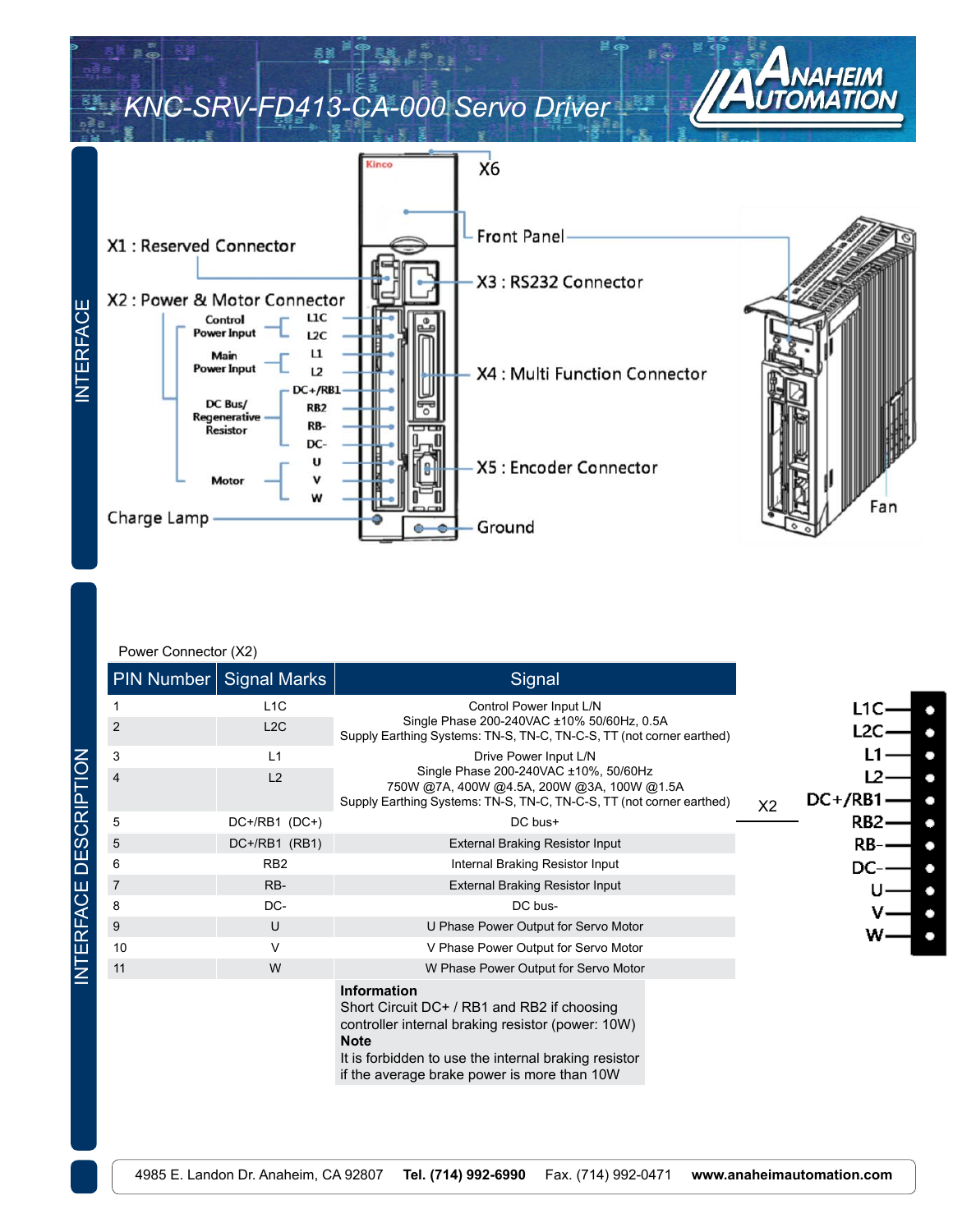š!



ENCO<sub>JA</sub>

ENCO\_A

 $ENCO/B$ 

**ENCO\_B** 

 $ENCO/Z$ 

ENCO\_Z

**S** 

있 호

 $\frac{2}{5}$ 

뻦

ğ

COMO

DUT4

g

OUT2-

OUT2+

ti<br>S

 $\frac{1}{\sqrt{1 + \frac{1}{\sqrt{1 + \frac{1}{\sqrt{1 + \frac{1}{\sqrt{1 + \frac{1}{\sqrt{1 + \frac{1}{\sqrt{1 + \frac{1}{\sqrt{1 + \frac{1}{\sqrt{1 + \frac{1}{\sqrt{1 + \frac{1}{\sqrt{1 + \frac{1}{\sqrt{1 + \frac{1}{\sqrt{1 + \frac{1}{\sqrt{1 + \frac{1}{\sqrt{1 + \frac{1}{\sqrt{1 + \frac{1}{\sqrt{1 + \frac{1}{\sqrt{1 + \frac{1}{\sqrt{1 + \frac{1}{\sqrt{1 + \frac{1}{\sqrt{1 + \frac{1}{\sqrt{1 + \frac{1}{\sqrt{1 +$ 

r

u.

 $\frac{5}{20}$ 

 $\frac{3}{4}$ 

엚

읪

28

읪

낇

MZ+

<u>∳</u>

MB+ 하

MA-ଅ

MA+ 21

 $AN2$ 있

AIN2+

AIN1-뇌

AIN1+ 의

 $\frac{2}{3}$ 

55

쒾

MZ-∣∞

**ZNIO** 

**BINIC** 

**SNIC** 

DIN4  $\frac{1}{2}$ 

 $\mathop{\underline{\mathbb{B}}}$ 

DIN<sub>2</sub>

DINT 4

COMI  $\sim$ 

8

o

 $16$ 

 $\overline{4}$ 

 $\frac{1}{2}$ 

28.

#### Multi-Function Connector (X4)

| <b>PIN Number</b> | $\mathbf{v}$ . $\mathbf{v}$<br>Signal<br><b>Marks</b> | <b>Function</b>                                                                                          |  |
|-------------------|-------------------------------------------------------|----------------------------------------------------------------------------------------------------------|--|
| 1                 | OUT1+                                                 |                                                                                                          |  |
| 3                 | OUT1-                                                 | Digital Signal Output<br>Maximum Output Current: 100mA                                                   |  |
| 5                 | OUT <sub>2+</sub>                                     |                                                                                                          |  |
| 7                 | OUT2-                                                 |                                                                                                          |  |
| 9                 | OUT3                                                  | Digital Signal Output                                                                                    |  |
| 11                | OUT4                                                  | Maximum Output Current: 20mA                                                                             |  |
| 20                | OUT5                                                  |                                                                                                          |  |
| 13                | COMO                                                  | Common Pin of Digital Output OUT3, 4, 5                                                                  |  |
| 15                | VDD                                                   | 24VDC Power Supply Output                                                                                |  |
| 17                | <b>VEE</b>                                            | Voltage Range: 24VDC ± 20%, Maximum Current: 300 mA                                                      |  |
| $\overline{2}$    | <b>COMI</b>                                           | DINx Com Port, Common Pin of Digital Input                                                               |  |
| 4                 | DIN <sub>1</sub>                                      |                                                                                                          |  |
| 6                 | DIN <sub>2</sub>                                      | Digital Signal Input                                                                                     |  |
| 8                 | DIN <sub>3</sub>                                      | VinH (active): 12.5VDC-30VDC,                                                                            |  |
| 10                | DIN4                                                  | VinL (inactive): 0VDC-5VDC,<br>input freq.: <1KHz                                                        |  |
| 12                | DIN <sub>5</sub>                                      |                                                                                                          |  |
| 14                | DIN <sub>6</sub>                                      |                                                                                                          |  |
| 16                | DIN7                                                  |                                                                                                          |  |
| 19                | $AIN1 + (MA/ )$                                       | Analog Input                                                                                             |  |
| 21                | AIN1- (MB/)                                           | Resolution: 12 Bit, Input Resistance: 350 KQ<br>Analog Bandwidth: 1KHz, Input Voltage Range: - 10V + 10V |  |
| 23                | $AlN2+ (MZ/ )$                                        | Analog Input                                                                                             |  |
| 25                | AIN <sub>2</sub> -                                    | Resolution: 12 Bit, Input Resistance: 350 KQ<br>Analog Bandwidth: 1KHz, Input Voltage Range: -10V +10V   |  |
| 27                | $MA+/(MA)$                                            |                                                                                                          |  |
| 29                | MA-                                                   | Pulse Input                                                                                              |  |
| 31                | $MB+/(MB)$                                            | Input Voltage: 3.3V-24V                                                                                  |  |
| 33                | MB-                                                   | Maximum Frequency: 500KHz                                                                                |  |
| 35                | $MZ+/(MZ)$                                            |                                                                                                          |  |
| 18                | MZ-                                                   |                                                                                                          |  |
| 22                | $+5V$                                                 | 5VDC Power Supply Output                                                                                 |  |
| 24                | <b>GND</b>                                            | Maximum Current: 100mA                                                                                   |  |
| 26                | ENCO_Z                                                |                                                                                                          |  |
| 28                | ENCO_/Z                                               | <b>Encoder Output</b>                                                                                    |  |
| 30                | ENCO_B                                                | Voltage: Voh=3.4V, Vol=0.2V                                                                              |  |
| 32                | ENCO_/B                                               | Maximum Current: ±20mA, Maximum Frequency: 10MHz                                                         |  |
| 34                | ENCO_A                                                |                                                                                                          |  |
| 36                | ENCO_/A                                               |                                                                                                          |  |